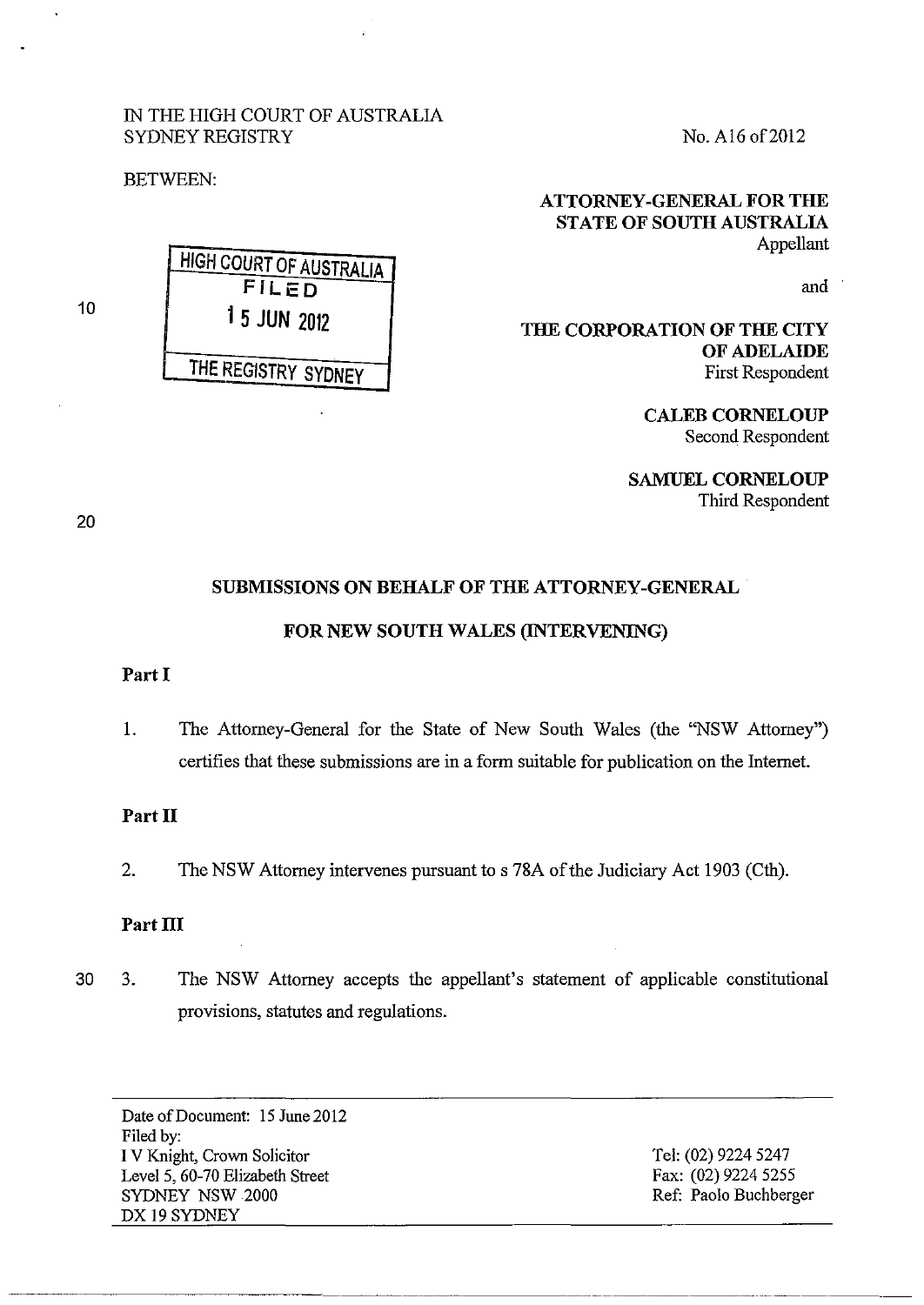## **Part IV**

## The first Lange question

- 4. The implied freedom of communication on government and political matters does not guarantee a personal right to freedom of communication: Cunliffe v The Commonwealth (1994) 182 CLR 272 at 327 per Brennan J. Rather, it is a limitation on legislative power, which arises by necessary implication from the system of responsible and representative government set up by the Constitution: Cunliffe at 327 per Brennan J; Lange v Australian Broadcasting Comoration (1997) 189 CLR 520 ("Lange") at 560-561; APLA Ltd v Legal Services Commissioner (NSW) (2005) 224 CLR 322 ("APLA") at 352 [27] per Gleeson CJ and Heydon J, 358 [56] per McHugh J, 451 [381] per Hayne J. Accordingly, in deciding whether the freedom has been infringed, "the central question is what the law does, not how an individual might want to construct a particular communication": APLA at 451 [381] per Hayne J; see also Hogan v Hinch (2011) 243 CLR 506 at 544 [50] per French CJ.
- 5. That is not to say, however, that consideration of the communications sought to be made, and on the basis of which a law is challenged, is irrelevant to the analysis. The first question that Lange established must be asked is whether the law effectively burdens the implied freedom either in its terms, operation or effect (at 567). If a communication is not one concerning a government or a political matter, that would resolve the constitutional challenge without needing to consider the second limb of the Lange inquiry: see APLA at 359 [59] per McHugh **J.** While the range of matters that may be characterised as "governmental and political matters" for the purpose of the constitutional freedom is broad (Hogan v Hinch at 544 [ 49] per French CJ), the freedom does not extend to discussions that carmot illuminate the choice for electors at federal elections or in amending the Constitution, or cannot throw light on the administration of federal government: Lange at 571.
- 6. Similarly, if the challenged law does not "effectively burden" the communications in question, the first of the Lange questions would also be answered in the negative. The incorporation of such a limitation in the first question is consistent with the ambit of the implied freedom extending only so far as is necessary to give effect to ss 7, 24, 64, 128 and related sections of the Constitution, being the provisions from which the

~~~~- . ···-· -- ····-········---·--···· ·- -···--·-···--·· .. --···--· ···--·-------------- ----·-·--·----·-

2

10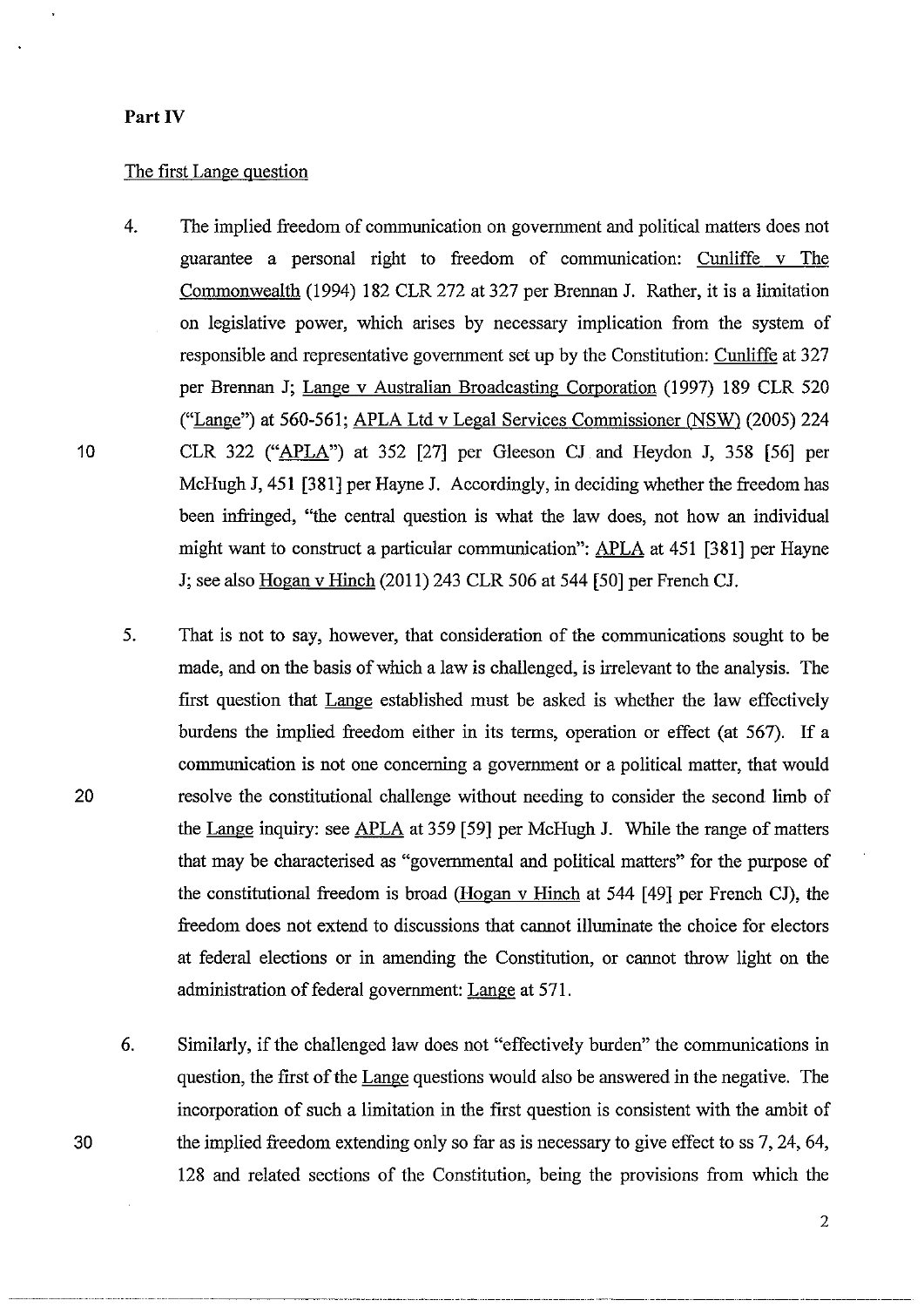implication is drawn: Lange at 567. A burden which is not "meaningful", in the sense, inter alia, that it is "a real or actual burden upon relevant communications", would fall outside the scope of the implied freedom: Wotton v Oueensland [2012] HCA 2 ("Wotton") at [54] per Heydon J; (2012) 86 ALJR 246 at 258-259.

- 7. In the proceedings in the District Court, both the parties and the present appellant, who intervened in those proceedings, agreed that the by-law in question effectively burdened the implied freedom of communication on a government or political matter: see Comeloup v Adelaide City Council [2010] SADC 144 at [173]; (2010) 179 LGERA 1 at 45. That concession appears to have been made, at least by the appellant, on the basis that the impugned by-laws are "capable of effectively burdening communication about political matters in certain circumstances" (see the appellant's submissions ("A WS") at [26]), although reference is also made to the topics about which the respondents deposed they wished to preach, and their support of a particular political party (A WS [27]; see the decision of Stretton J at [8], 179 LGERA I at 7).
- 8. Some of the topics referred to might include an element of political discussion but there appears to be no actual record of what was said on any particular occasion. Nor does there seem to be any real record of what the third respondent said to provide the basis for the charge on which he was convicted in the Magistrate's Court of South Australia on 27 July 2010.
- 9. The NSW Attorney contends that satisfaction of the first limb of the Lange test requires more than simply characterising the law as being capable of imposing an effective burden on the implied freedom of communication on government and political matters. The difficulty with this approach is that it gives the first limb of the Lange test very little work to do, with most legislation having an incidental effect on the content of communications being at least capable of imposing an effective burden on the implied freedom. As the appellant observes of the present case (A WS [28]), for example, the respondents may have sought to engage in genuine political discussion or their preaching may have been so peripherally political that it could not be said to be necessary to protect it. The question of whether they were engaged in political speech for the purpose of the implied freedom may not have had to be

20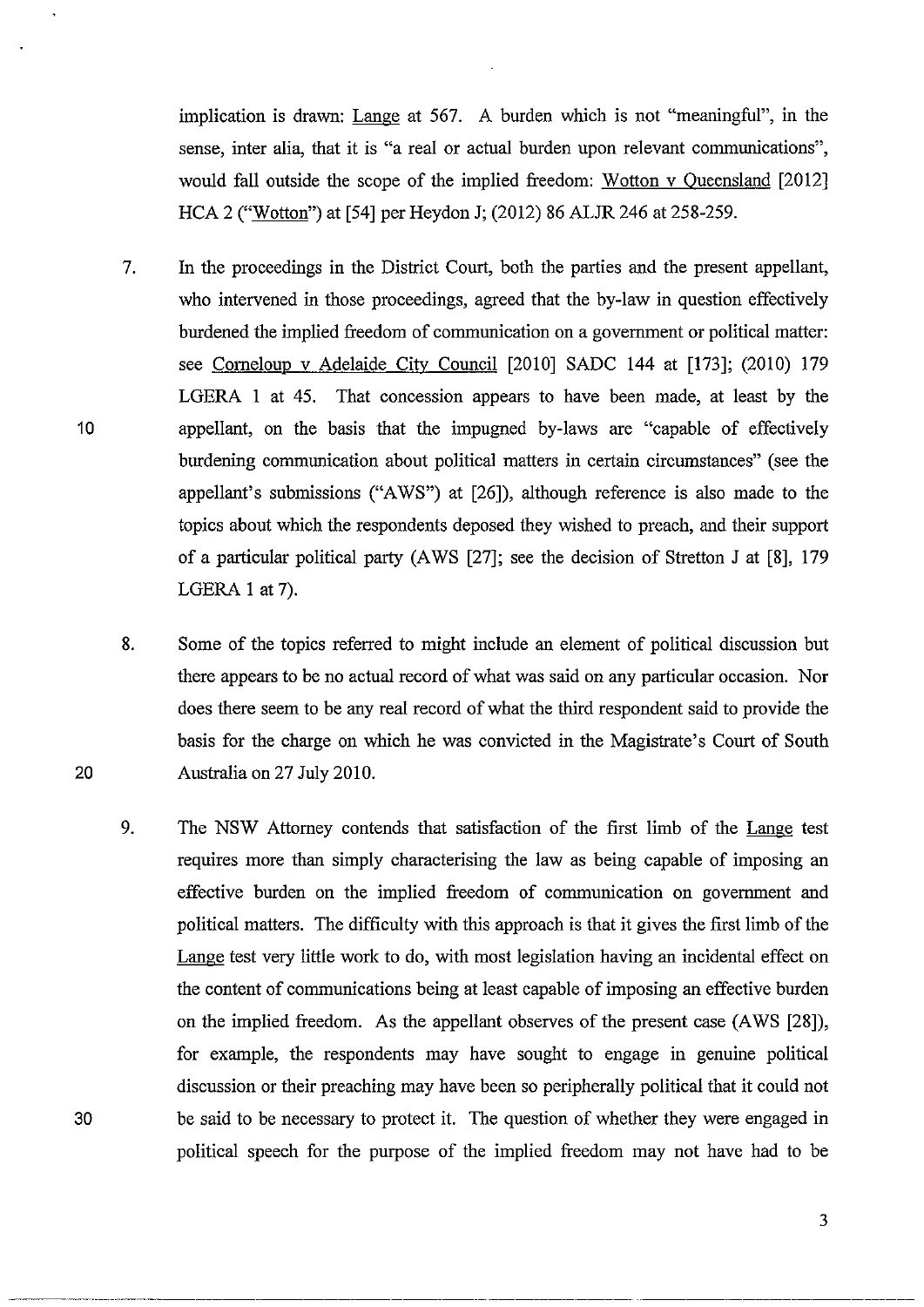determined for the purposes of standing (see A WS [28]), but it remained relevant for other purposes, including to identify the area of communication which may have been affected by the provisions in question: see Wotton at [80] per Kiefel J.

## The second Lange question

10

- 10. On the assumption  $-$  which may not, as already noted, be apposite  $-$  that the first question is answered affirmatively, the second question is whether the law is reasonably appropriate and adapted to serve a legitimate end in a manner which is compatible with the maintenance of the constitutionally prescribed system of representative and responsible govermnent: Lange at 567-568, as modified by Coleman v Power (2004) 220 CLR 1 ("Coleman") at 51 [95]-[96] per McHugh J, 77- 78 [196] per Gurmnow and Hayne JJ, 82 [211] per Kirby J.
- 11. The impugned clauses of the by-laws impose a prohibition on the activities of preaching, canvassing or haranguing on any road (outside of a designated area and apart from particular surveys or polls conducted in the context of an election or referendum) (c12.3), and on the giving out or distribution of handbills and other materials on any road (again, outside of the election or referendum context) (cl 2.8). However, the Council may permit each of the otherwise prohibited activities to take place. The capacity to consider each case on its merits is to be distinguished from provisions which impose a general prohibition.
- 20 12. The legislative provision pursuant to which the by-laws were made confers a power to make by-laws for the purpose of "the good rule and government of the area, and for the convenience, comfort and safety of its inhabitants": item  $9(XVI)$  of s 667(1) of the Local Govermnent Act 1934 (SA). In the Full Court, Kourakis J, with whom Doyle CJ and White J agreed, described the power as extending to regulating conduct which, having regard to such considerations as the nature of contemporary urban communities, the legislative responsibilities of other levels of govermnent, and the nature of the specific powers expressly conferred on local govermnent, is properly a matter of municipal concern and which, if left uncontrolled, will materially interfere with the comfort, convenience and safety of the city's inhabitants: Corporation of the 30 City of Adelaide v Comeloup (2011) 110 SASR 334 at 361 [98].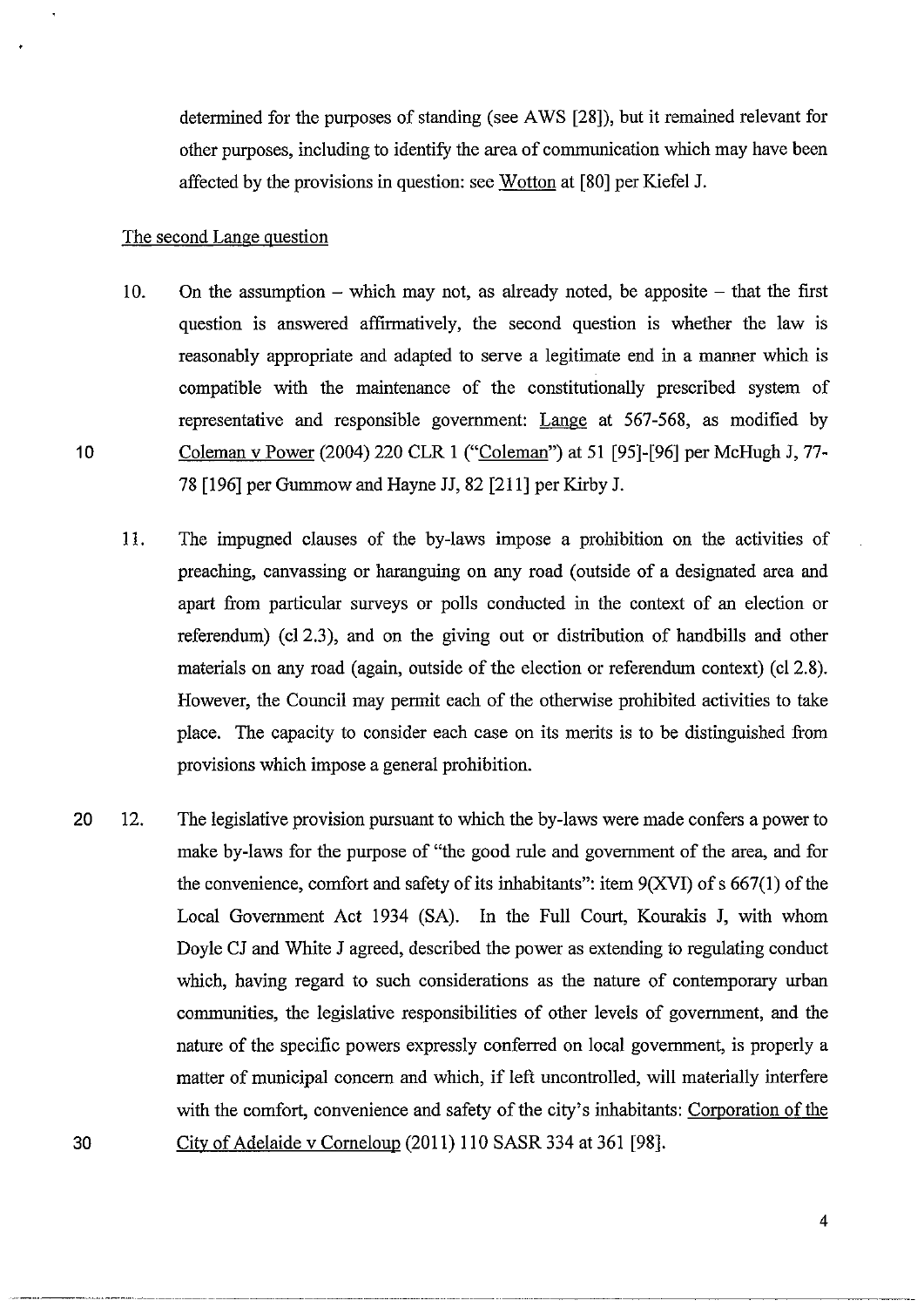13. As the appellant observes in his written submissions (AWS [30]-[32]), cll 2.3 and 2.8 of the by-laws serve legitimate ends, including to enable road users, a group that would include persons who wish to speak on political matters, to use the roads without being subjected to an unacceptable level of disruption or harassment. Justice Kourakis accepted that the impugned clauses of the by-laws constituted a reasonable and valid exercise of the legislative power: at 365-366 [120], 366-7 [125]-[128].

14. As to the question of whether the by-laws are reasonably appropriate and adapted to serve such legitimate ends in a manner which is compatible with the maintenance of the constitutionally prescribed system of representative and responsible government, the relevant burden lies in the requirement to obtain permission: Wotton at [28]. If a person wishes to engage in discussion about government and political matters by, for example, preaching on any road, or handing out leaflets in relation to such matters on any road, they must first seek Council permission.

15. In so far as the cases have drawn a distinction between laws which have the purpose of restricting discussion of government or political matters and those that merely affect it incidentally (as to which see for example Nationwide News Pty Ltd v Wills (1992) 177 CLR at 76-7 per Deane and Toohey JJ; Levv v Victoria (1997) 189 CLR 579 at 611, 614 per Toohey and Gurnmow JJ, 618-619 per Gaudron J, 645 per Kirby J; Mulholland v Australian Electoral Commission (2004) 220 CLR 181 ("Mulholland") at 200 [40] per Gleeson CJ; APLA at 351 [28] per Gleeson CJ and Heydon J), the terms of ell 2.3 and 2.8 cannot properly be characterised as falling within the former category. If those clauses have a burdening effect on communications about a government or political matter, that effect is incidental, and unrelated, to their nature as political communications: see for example Hogan v Hinch at [95] per Gurnmow, Hayne, Heydon, Crennan, Kiefel and Bell JJ. Whilst it is not defmitive, the incidental nature of the burden imposed by ell 2.3 and 2.8 is more readily seen to be reasonably appropriate and adapted to the end the clauses are to serve, in accordance with the second Lange criterion: Wotton at [30] per French CJ, Gurnmow, Hayne, Crennan and Bell JJ.

20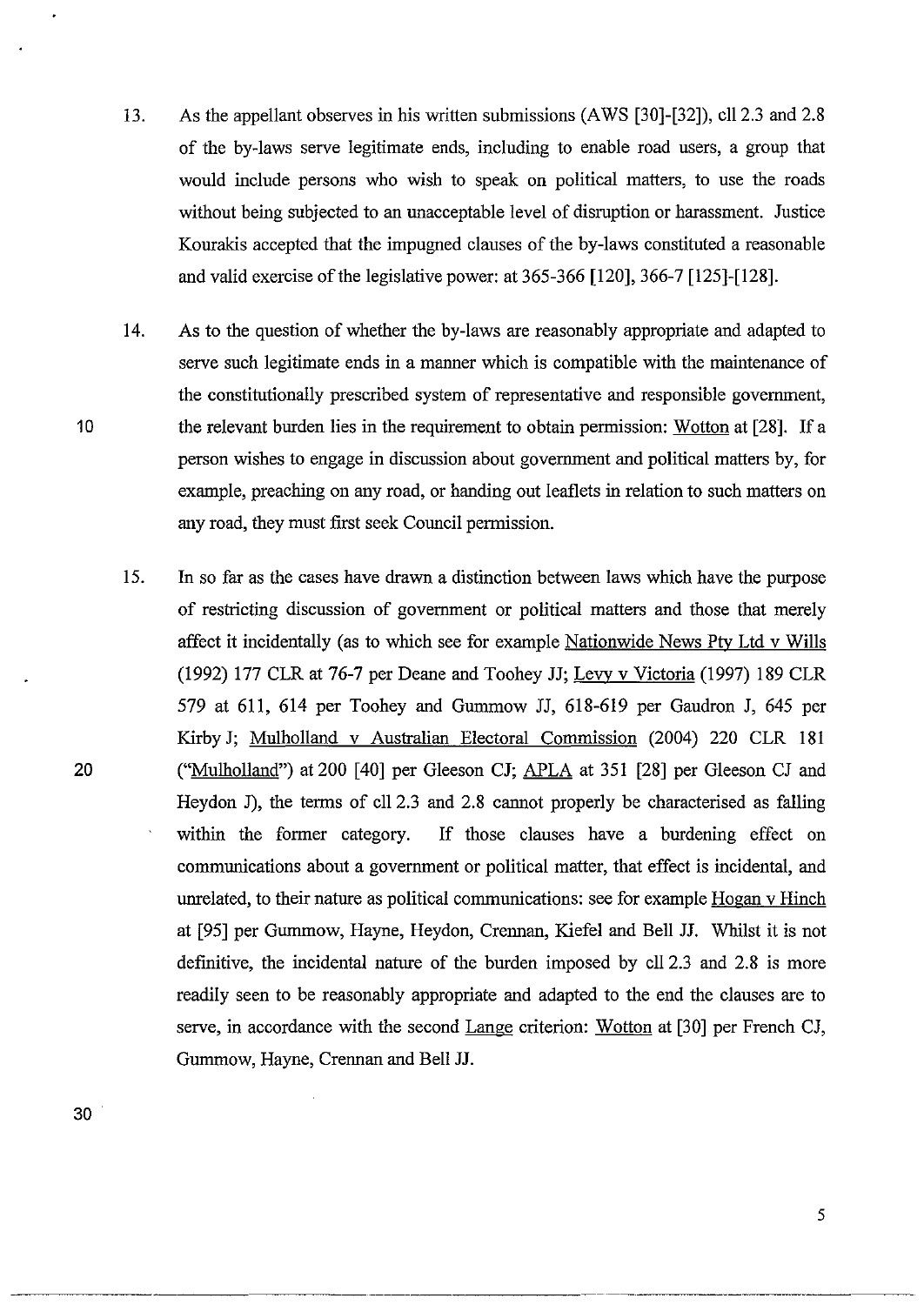- 16. Although Kourakis J accepted that the object of cll2.3 and 2.8 was a purpose which was compatible with democratic and responsible government, his Honour took the view that a requirement to obtain advance permission to speak on political matters was "antithetical to the democratic principle" (at [159]). To the extent that his Honour was suggesting that a requirement to obtain permission was of itself incompatible with the implied freedom, his Honour's reasoning is inconsistent with the approach of the Court in Wotton. To the extent that his Honour's statement was premised only on the practical concerns of delay and the "substantial likelihood" that the freedom would be infringed (at [158]), his Honour was engaging in the doubtful practice of construing the constitutional validity of legislation by reference to extreme examples. The NSW Attorney adopts the appellant's submissions in response to his Honour's reasoning on these matters (A WS [44]-[46]).
- 17. The discretion conferred in the chapeau to the impugned by-laws, to grant or refuse permission to engage in otherwise proscribed conduct, is unconstrained in its terms, but its limits would be construed conformably with the constitutional limits imposed by the implied freedom: Wotton at [9]-[10] per French CJ, Gummow, Hayne, Crennan and Bell JJ, citing in particular Miller v TCN Channel Nine Ptv Ltd (1986) 161 CLR 556 at 613-614 per Brennan J. If there was an undue delay in the Council granting permission, relief could be sought directing performance of the obligation to consider that issue; whilst a refusal to grant permission which exceeded the limit of the implied freedom would be amenable to judicial review on the basis that the exercise of the power was ultra vires. The NSW Attorney adopts the submissions of the appellant in this regard (AWS [38]).
- 18. The NSW Attorney contends that neither of the particular concerns raised by Kourakis J, nor his Honour's more general recourse to notions of democratic participation, requires a negative response to the second Lange question in relation to ell 2.3 and 2.8 of the by-laws. The choice made by the Council in respect of the formulation of the by-laws was a reasonable one in light of the burden which it places on the constitutional freedom of political communication: see for example Levy v 30 Victoria at 598 per Brennan CJ, 608 per Dawson J, 614-615 per Toohey and Gummow JJ, 619-620 per Gaudron J, 627-628 per McHugh J, 647-648 per Kirby J;

10